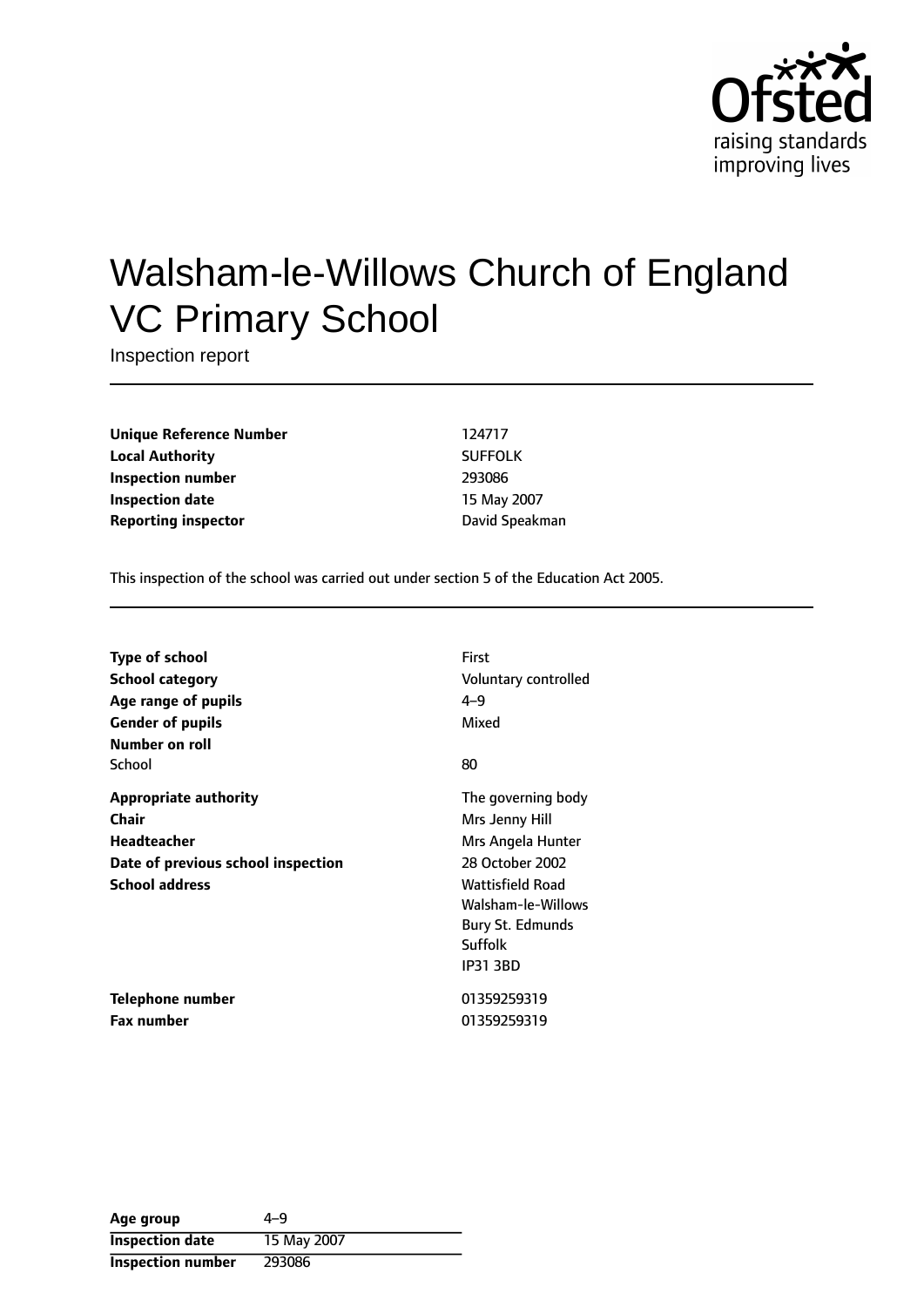© Crown copyright 2007

.

#### Website: www.ofsted.gov.uk

This document may be reproduced in whole or in part for non-commercial educational purposes, provided that the information quoted is reproduced without adaptation and the source and date of publication are stated.

Further copies of this report are obtainable from the school. Under the Education Act 2005, the school must provide a copy of this report free of charge to certain categories of people. A charge not exceeding the full cost of reproduction may be made for any other copies supplied.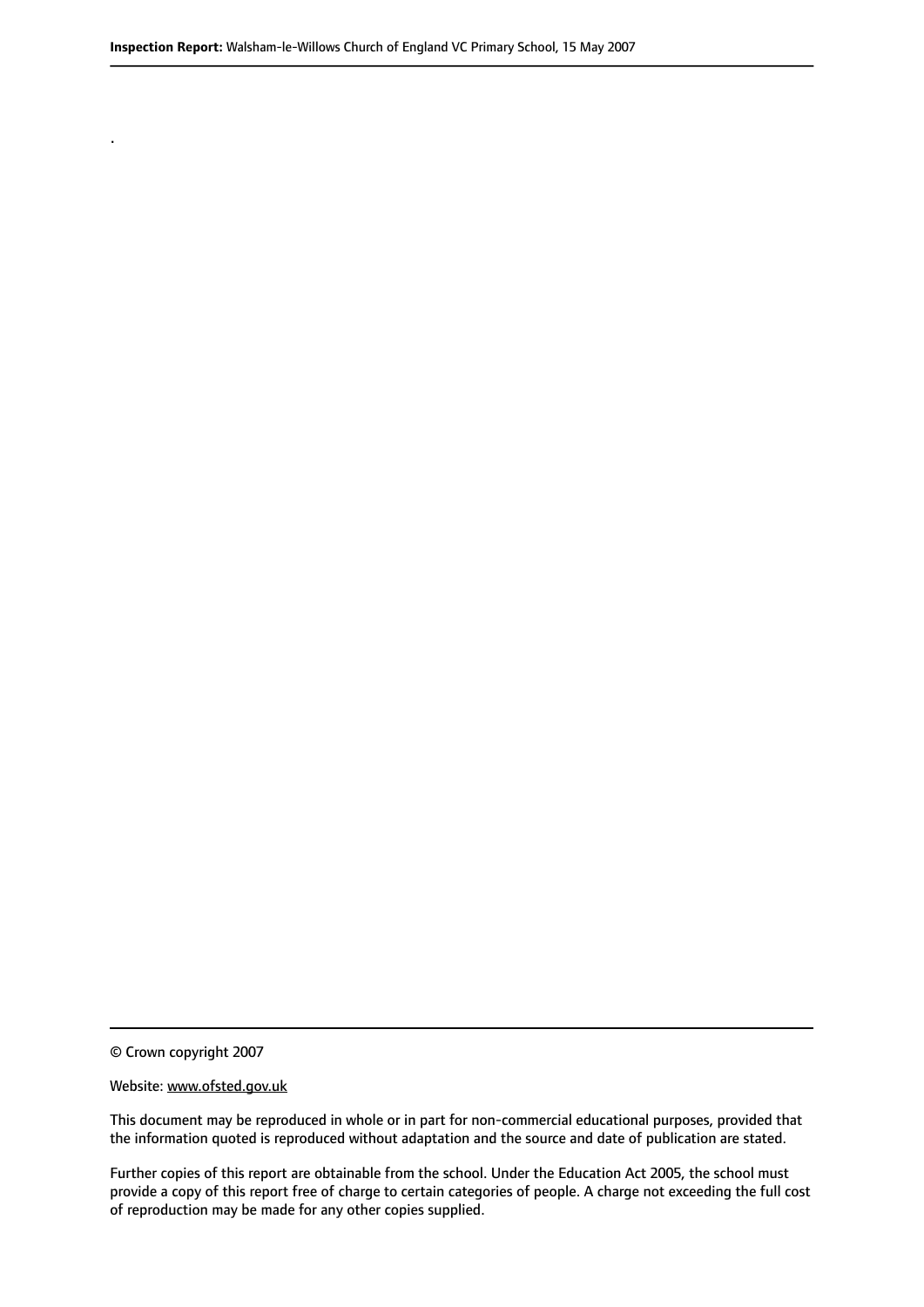# **Introduction**

The inspection was carried out by an Additional Inspector.

## **Description of the school**

This is a small Church of England school serving children mainly from Wattisfield and Walsham-le-Willows. About one eighth of the pupils come from outside the school'simmediate area. Very few pupils come from backgrounds other than White British and none speaks English as an additional language. A small number come from Traveller families. The proportion of pupils receiving a free school meal is below the national average. The number of pupils with learning difficulties or disabilities is about average and there are no pupils with a statement of special educational need. Overall, attainment on entry is typical for children at this age. The school has gained Silver Eco School status.

#### **Key for inspection grades**

| Grade 1 | Outstanding  |
|---------|--------------|
| Grade 2 | Good         |
| Grade 3 | Satisfactory |
| Grade 4 | Inadequate   |
|         |              |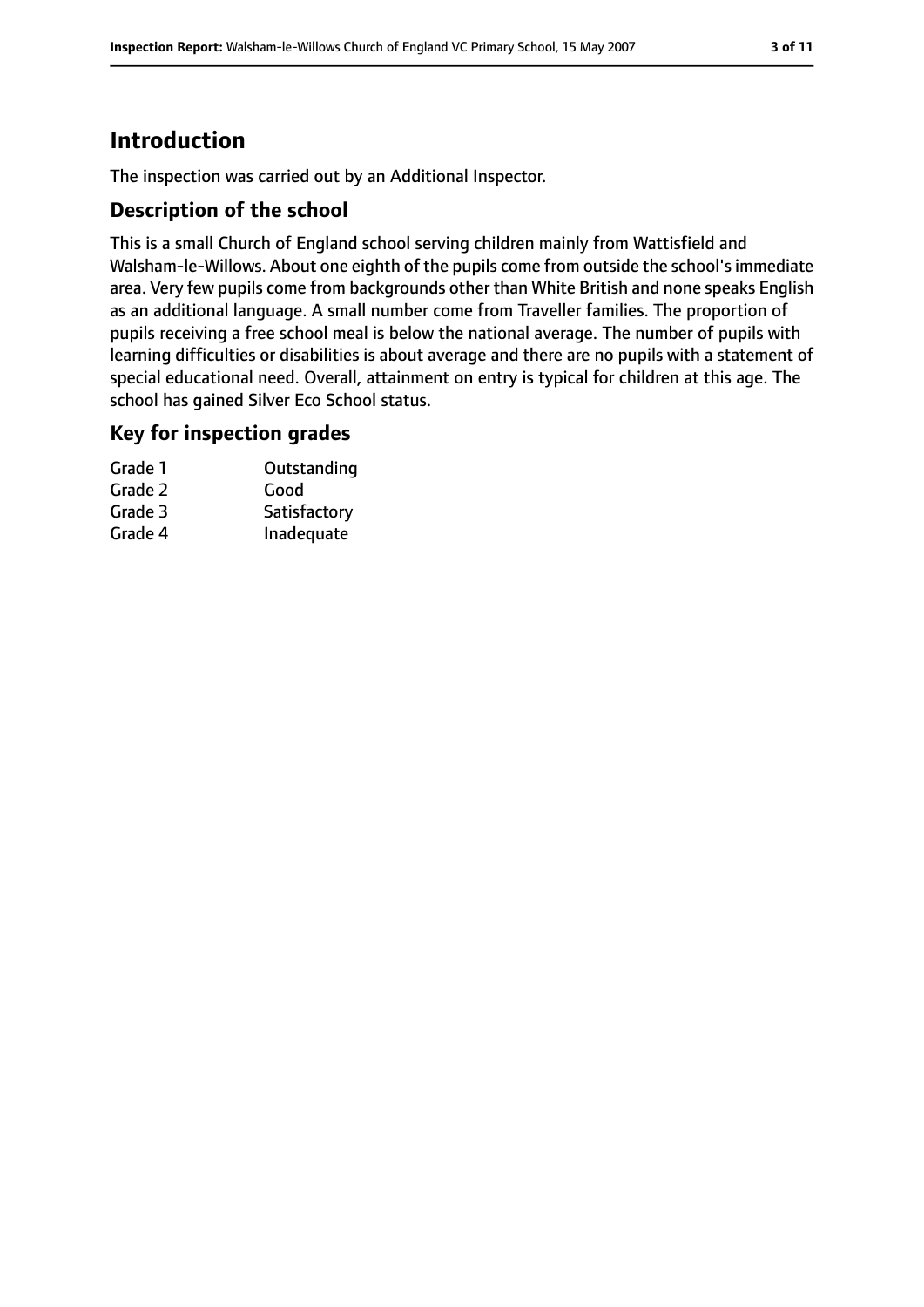# **Overall effectiveness of the school**

#### **Grade: 2**

This is a good school in which pupils achieve well. It provides good value for money. Since the appointment of the headteacher just over a year ago, a number of new initiatives have been put in place and are already showing an impact in rising standards. There are clear signs of higher levels of attainment and, together with other recent improvements and those made since the previous inspection, the school demonstrates a good capacity for further improvement. Children achieve well in the Foundation Stage and attain the standards children are expected to reach by the end of reception. Attainment is above average at the end of Year 2 and above that nationally expected for nine-year-olds at the end of Year 4. However, at both key stages, assessment data shows that achievement in reading and writing is better than in mathematics.

Pupils' personal development is outstanding. Their spiritual, moral, social and cultural development is excellent. Pupils show extremely high levels of enjoyment in being at school and all say that they feel very safe. Behaviour in lessons and around school is excellent. For their age, pupils have a very high level of understanding of how to stay physically fit and how to eat healthily, enthusiastically taking part in a wide range of health promoting opportunities provided by the school. Pupils contribute well to both the school, local and wider communities. They develop good skills to equip them for the next stages of their education and future lives.

The quality of education provided by the school is good, including that in the Foundation Stage. Teaching and learning are good at all stages of the school. Teachers use assessments to match work to pupils' learning needs well so that pupils of all abilities and ages in the mixed-age classes are able to make good progress. They set targets for pupils' attainment, but these are at present too broad and long-term. Pupils do not clearly understand their targets because they are not written in sufficiently child-friendly language. The care shown for pupils' well-being and safety is outstanding. Curriculum planning makes sure that lessons are matched well to individual pupils' learning needs in the mixed-age classes and that there is a seamless transition from one stage of the school to the next. Extra activities such as clubs and visits add significantly to the quality and range of lessons. Good links with other localschools and with support agencies make a good contribution to pupils' well-being.

Although the impact of leadership and management is good overall, the leadership shown by the headteacher is outstanding. She has made an impressive start and with the excellent support of governors and staff quickly established an extremely clear vision for school improvement and implemented well-planned initiatives that are showing early impact in a number of important areas of the school's provision and outcomes. Good monitoring of performance, which includes governors and staff and takes account of pupils' and parents' views, enablesleadersto effectively evaluate how well the school is doing and what needs to be improved. These are carefully prioritised into a good quality school improvement plan which effectively guides the school's drive for constant improvement.

#### **What the school should do to improve further**

- Make sure that pupils achieve as well in mathematics as they do in English.
- Improve pupils' targets for learning so that they are more clearly understood by pupils and are more specific in providing them with information on the next steps in their learning.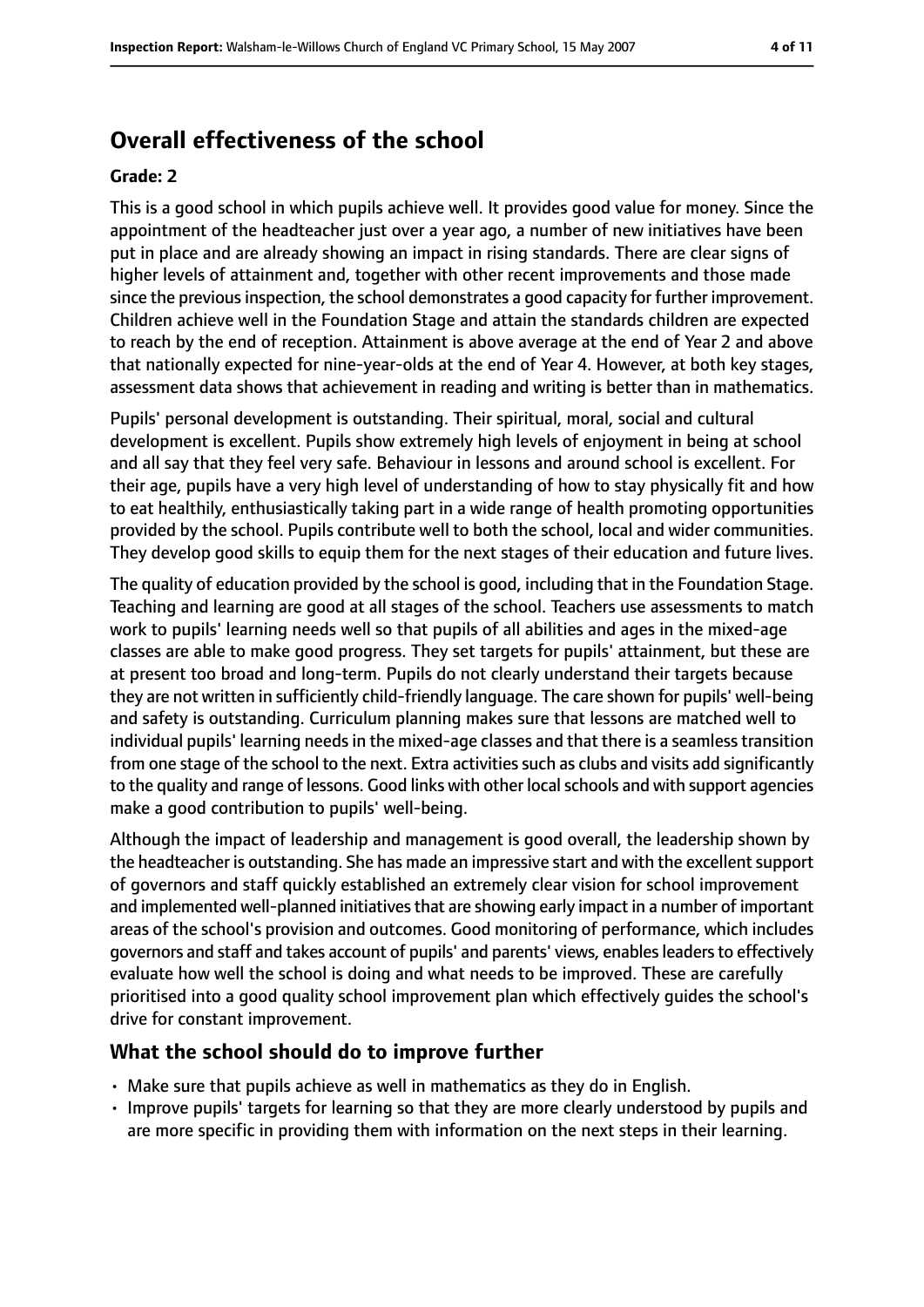## **Achievement and standards**

#### **Grade: 2**

Although attainment on entry is typical of children for this age, assessment soon after entry to Reception has identified some weaknesses in children's early reading and writing skills and in their independent learning skills. They progress well in Reception and by the time they transfer into Year 1, most have achieved the levels nationally expected in each of the areas of learning. Pupils continue to achieve well in Years 1 and 2 and by the end of Year 2 attainment is above average, although there was a dip in 2006, when standards dropped to broadly average because of the high proportion of pupils with learning difficulties or disabilities. This year's predicted outcomes for this age group indicate overall attainment which is above average. It is above average in reading and writing but broadly average in mathematics. A similar picture emerges in Years 3 and 4 and by the end of Year 4 attainment is above that nationally expected for pupils of this age. Assessment data shows that pupils make better than predicted progress in reading and writing. Progress in mathematics is broadly satisfactory but not as rapid as in English. Pupils with learning difficulties or disabilities progress as well as other pupils in the school and those from Traveller families achieve well through focused support.

## **Personal development and well-being**

#### **Grade: 1**

Pupils confirm they really enjoy coming to school and because behaviour is so good, they agree that they are free from any form of harassment and feel safe whilst there. Staff and visitors to school help pupils develop a very good sense of personal safety outside school. Break times are very pleasant occasions with pupils fully engaged in a wide range of traditional playground games, using the extensive range of playground apparatus to occupy them fully and keep them exercised. They have an excellent understanding of healthy eating. This is further supported through a wide range of activities including work in the school garden, where pupils grow a good range of vegetables which they eat. Attendance is good for the vast majority of pupils. Pupils make suggestions about any school improvement they envisage or any concerns they have through a suggestion box or the School Council.

## **Quality of provision**

#### **Teaching and learning**

#### **Grade: 2**

Teaching is consistently good throughout the school. Teachers' planning is thorough and takes close account of both pupils' ages and ability in the mixed-age classes so that pupils are provided with challenging activities that move them on well and build effectively on what they have already achieved. Teaching assistants make significant contributions to pupils' academic achievement. In lessons they are deployed effectively and know pupils well. They are skilled and work closely with teachers. Teachers who have special skills in art, design and technology and science teach their subjects throughout the school and the work displayed through the school and in pupils' work books shows that standards in these subjects are good. Lessons are conducted at a brisk pace and this, combined with interesting and engaging activities, sustains pupils' concentration and enthusiasm for learning. Pupils are so enthusiastic about learning that many choose to continue research for lessons and do extension work out of school hours.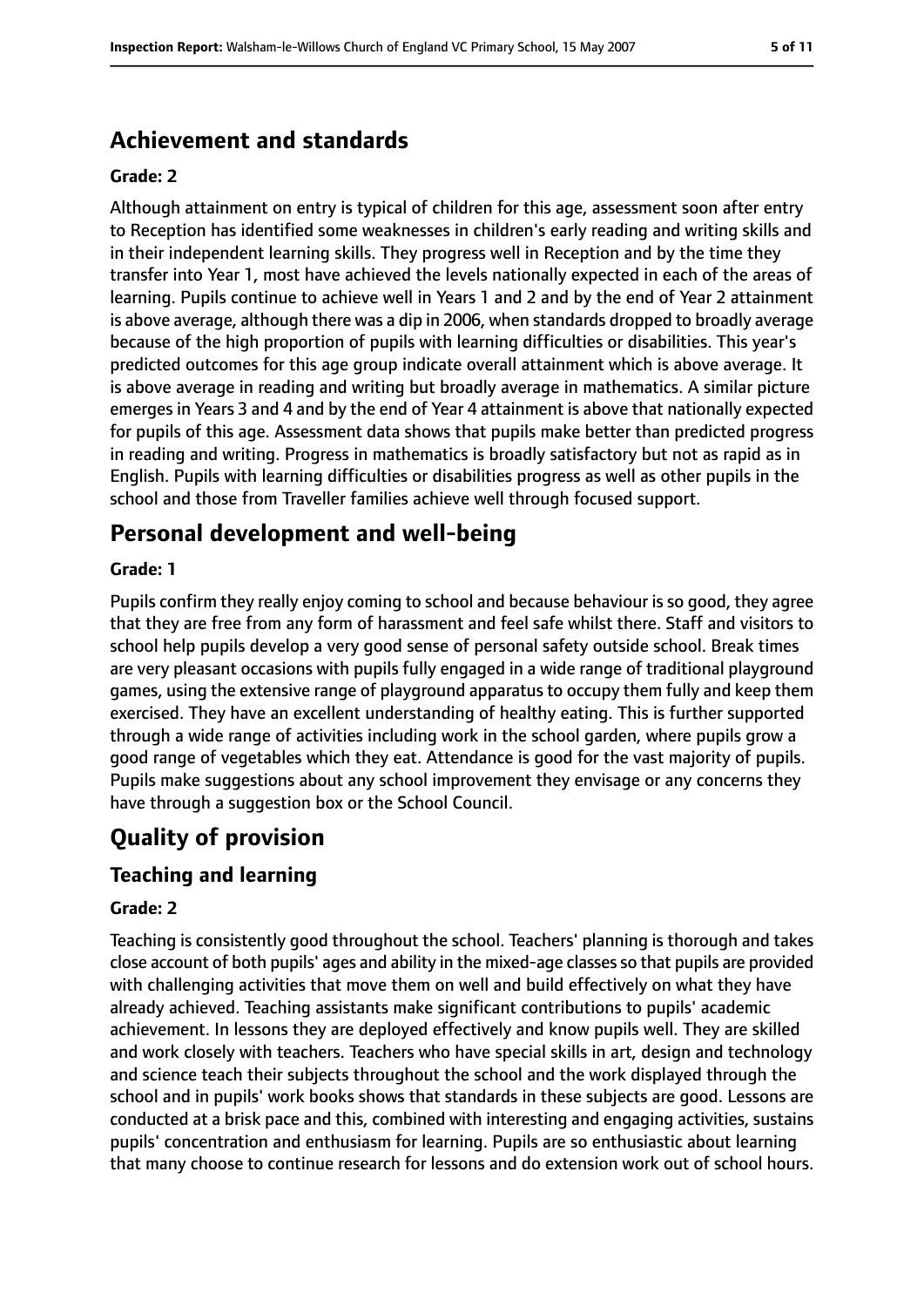## **Curriculum and other activities**

#### **Grade: 2**

The curriculum is good and is carefully planned to ensure a progressive development of skills for pupils of different ages and at different levels of ability in the mixed-age classes. It is planned so that there is a smooth transition between different key stages. Links with the middle schools ensure that the Key Stage 2 curriculum is fully provided for between the two phases in a structured and progressive way. There are meaningful links between different subjects, which help to make learning significant and stimulating. Themed weeks and days and whole-school topics are particularly enjoyed by pupils who, for instance, found great pleasure in constructing a rain forest in one corner of the hall and then meeting some live animals that inhabit rain forests. Curriculum enrichment is good. There is a good range and variety of trips out of school and of visitors, linked to different subjects or topics in order to widen pupils' experiences further or to effectively promote their personal development. Pupils are enthusiastic about the good range of extra-curricular activities, which are linked with a wide range of subjects so pupils are able to take part whatever their preference.

#### **Care, guidance and support**

#### **Grade: 2**

The overall care, guidance and support provided is good. The school shows excellent care and guidance for pupils' well-being. Child protection and health and safety procedures are fully in place and comprehensive safety checks and risk assessments are carried out by governors and staff on school activities. Pupils are confident that the staff will look after them exceedingly well if ever they should need support. Pupils copy the strong role models of care provided by all staff and look out for each other, understanding fully the importance of the 'friendship stop' on the playground. The school does all it can to encourage good attendance, including calling parents of the first day of absence and offering a range of rewards and initiatives to pupils with good or excellent attendance rates. Pupils receive good levels of academic quidance to help their learning. Marking of work is helpful in letting them know what they do well and what they need to do to improve. Pupils are often involved in the assessment of their own work and consequently have a good idea of how well they are doing. Targets are less informative as they are often written in complicated language that pupils do not fully understand and are too broad to be meaningful to pupils.

## **Leadership and management**

#### **Grade: 2**

Although the overall quality of leadership and management is good, that of the headteacher is outstanding. She is focused, clear in what she wants for the school and is a determined leader who has quickly enabled significant improvement to take place. She soon gained the confidence of staff, governors and the overwhelming majority of parents. She enjoys the excellent support and challenge of the governing body. Since appointment she has, amongst other important initiatives, led the broadening of the curriculum by introducing a personal, social and health education scheme of work and other curriculum enrichment initiatives. Assessment of pupils' work has been fine tuned and additional procedures to track pupils' progress have been introduced. The monitoring roles of the subject leaders have been extended and they are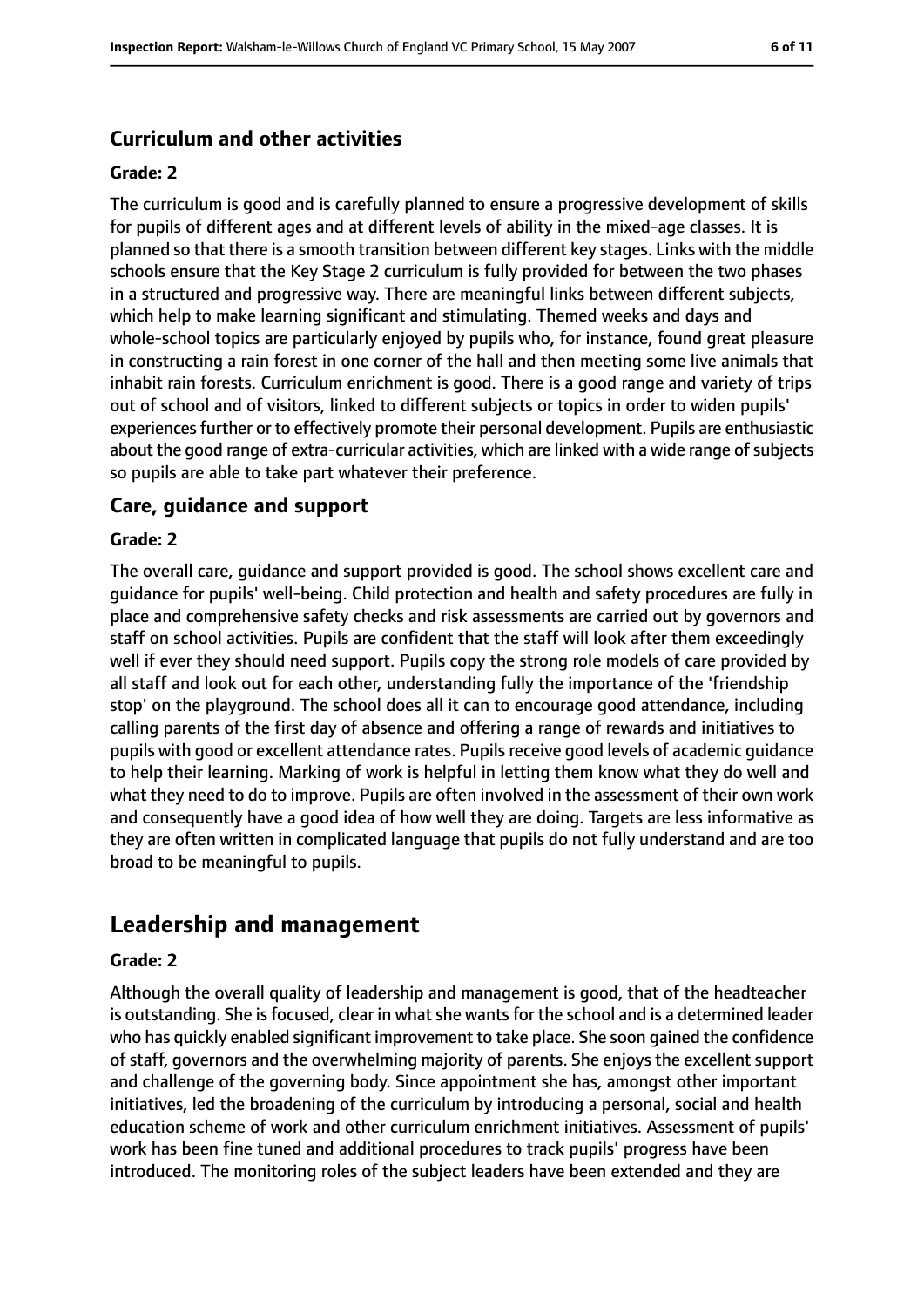effective in their work. A strong sense of teamwork has been established. These improvements have had significant impact on pupils' enjoyment of the school and on rising standards.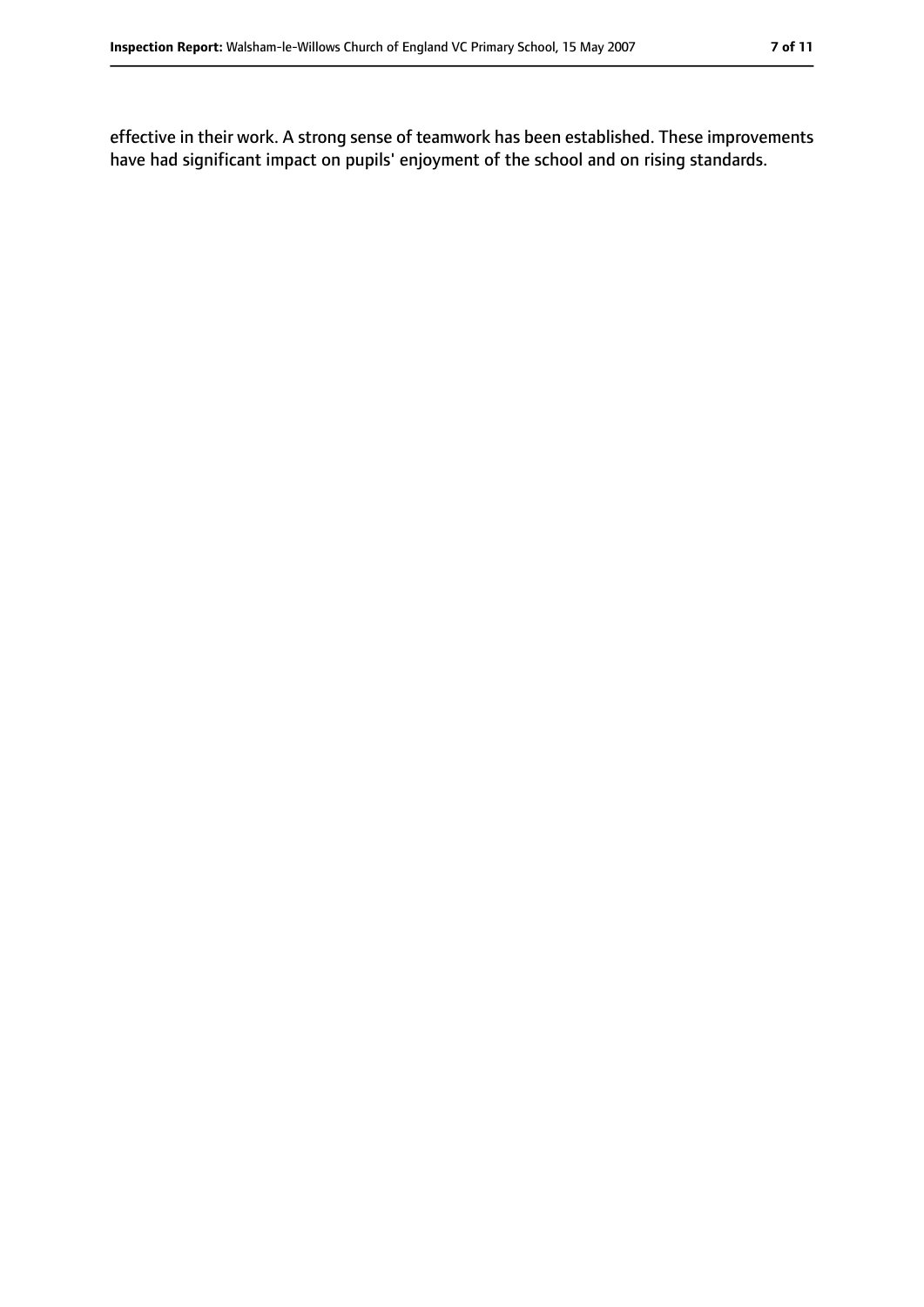**Any complaints about the inspection or the report should be made following the procedures set out in the guidance 'Complaints about school inspection', which is available from Ofsted's website: www.ofsted.gov.uk.**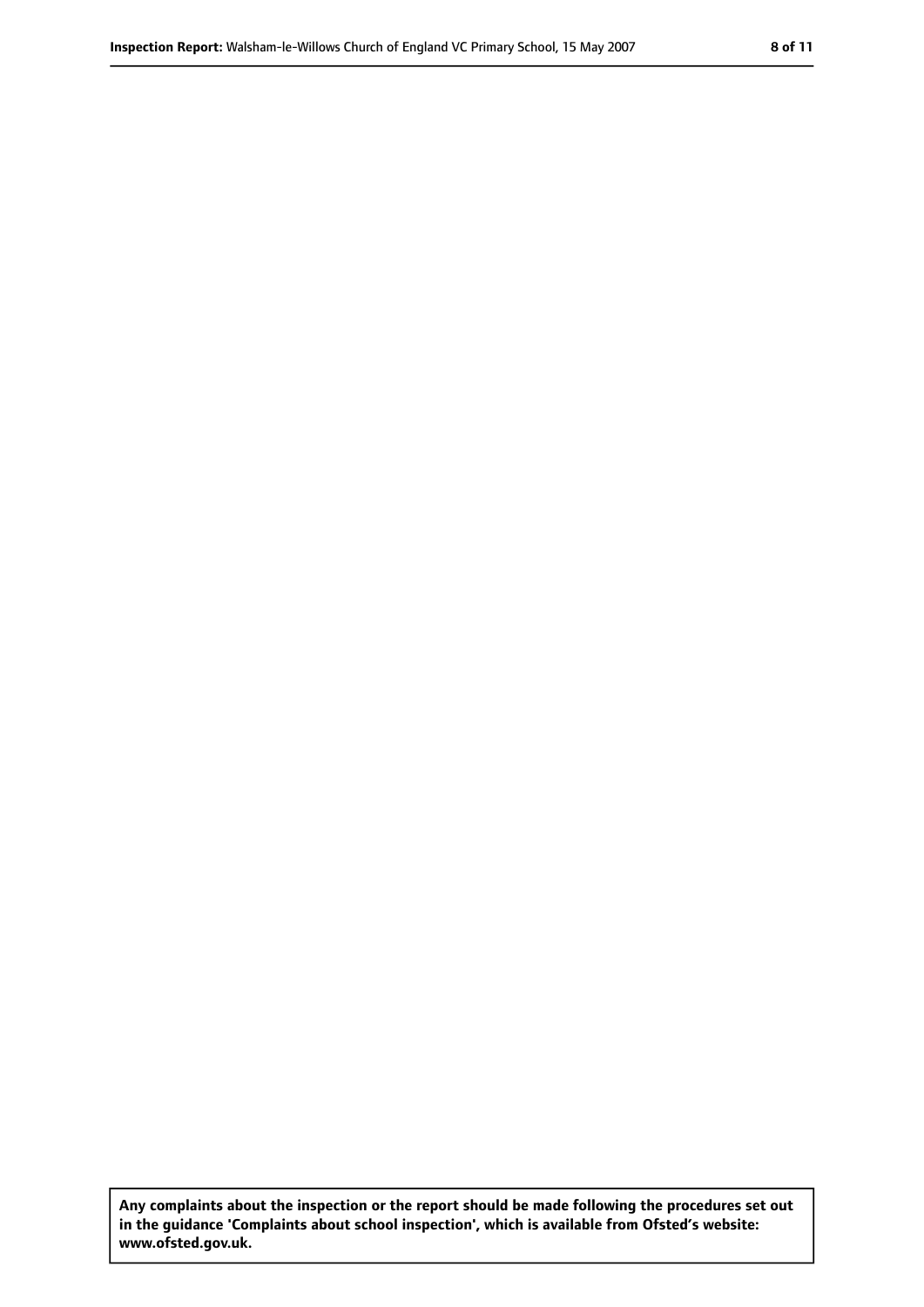# **Inspection judgements**

| $^{\circ}$ Key to judgements: grade 1 is outstanding, grade 2 good, grade 3 satisfactory, and grade 4 $^{\circ}$ | School         |
|------------------------------------------------------------------------------------------------------------------|----------------|
| inadeauate                                                                                                       | <b>Overall</b> |

## **Overall effectiveness**

| How effective, efficient and inclusive is the provision of education, integrated<br>care and any extended services in meeting the needs of learners? |     |
|------------------------------------------------------------------------------------------------------------------------------------------------------|-----|
| How well does the school work in partnership with others to promote learners'<br>well-being?                                                         |     |
| The quality and standards in the Foundation Stage                                                                                                    |     |
| The effectiveness of the school's self-evaluation                                                                                                    |     |
| The capacity to make any necessary improvements                                                                                                      |     |
| Effective steps have been taken to promote improvement since the last<br>inspection                                                                  | Yes |

## **Achievement and standards**

| How well do learners achieve?                                                                               |  |
|-------------------------------------------------------------------------------------------------------------|--|
| The standards <sup>1</sup> reached by learners                                                              |  |
| How well learners make progress, taking account of any significant variations between<br>groups of learners |  |
| How well learners with learning difficulties and disabilities make progress                                 |  |

## **Personal development and well-being**

| How good is the overall personal development and well-being of the<br>learners?                                  |  |
|------------------------------------------------------------------------------------------------------------------|--|
| The extent of learners' spiritual, moral, social and cultural development                                        |  |
| The behaviour of learners                                                                                        |  |
| The attendance of learners                                                                                       |  |
| How well learners enjoy their education                                                                          |  |
| The extent to which learners adopt safe practices                                                                |  |
| The extent to which learners adopt healthy lifestyles                                                            |  |
| The extent to which learners make a positive contribution to the community                                       |  |
| How well learners develop workplace and other skills that will contribute to<br>their future economic well-being |  |

## **The quality of provision**

| How effective are teaching and learning in meeting the full range of the<br>learners' needs?          |  |
|-------------------------------------------------------------------------------------------------------|--|
| How well do the curriculum and other activities meet the range of needs<br>and interests of learners? |  |
| How well are learners cared for, guided and supported?                                                |  |

#### **Annex A**

 $^1$  Grade 1 - Exceptionally and consistently high; Grade 2 - Generally above average with none significantly below average; Grade 3 - Broadly average to below average; Grade 4 - Exceptionally low.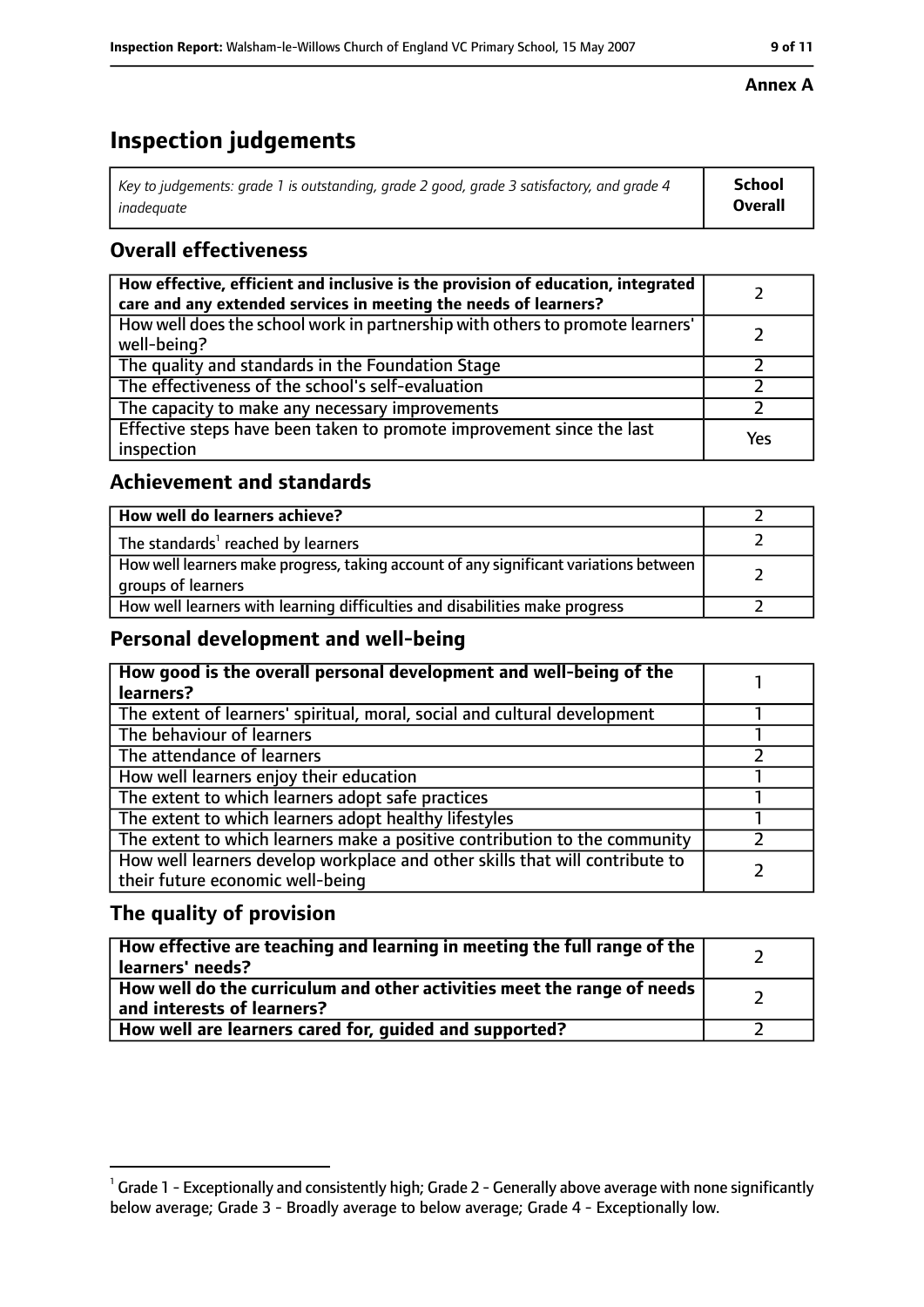# **Annex A**

# **Leadership and management**

| How effective are leadership and management in raising achievement                                                                              |     |
|-------------------------------------------------------------------------------------------------------------------------------------------------|-----|
| and supporting all learners?                                                                                                                    |     |
| How effectively leaders and managers at all levels set clear direction leading<br>to improvement and promote high quality of care and education |     |
| How effectively performance is monitored, evaluated and improved to meet<br>challenging targets                                                 |     |
| How well equality of opportunity is promoted and discrimination tackled so<br>that all learners achieve as well as they can                     |     |
| How effectively and efficiently resources, including staff, are deployed to<br>achieve value for money                                          | 7   |
| The extent to which governors and other supervisory boards discharge their<br>responsibilities                                                  |     |
| Do procedures for safequarding learners meet current government<br>requirements?                                                                | Yes |
| Does this school require special measures?                                                                                                      | No  |
| Does this school require a notice to improve?                                                                                                   | No  |